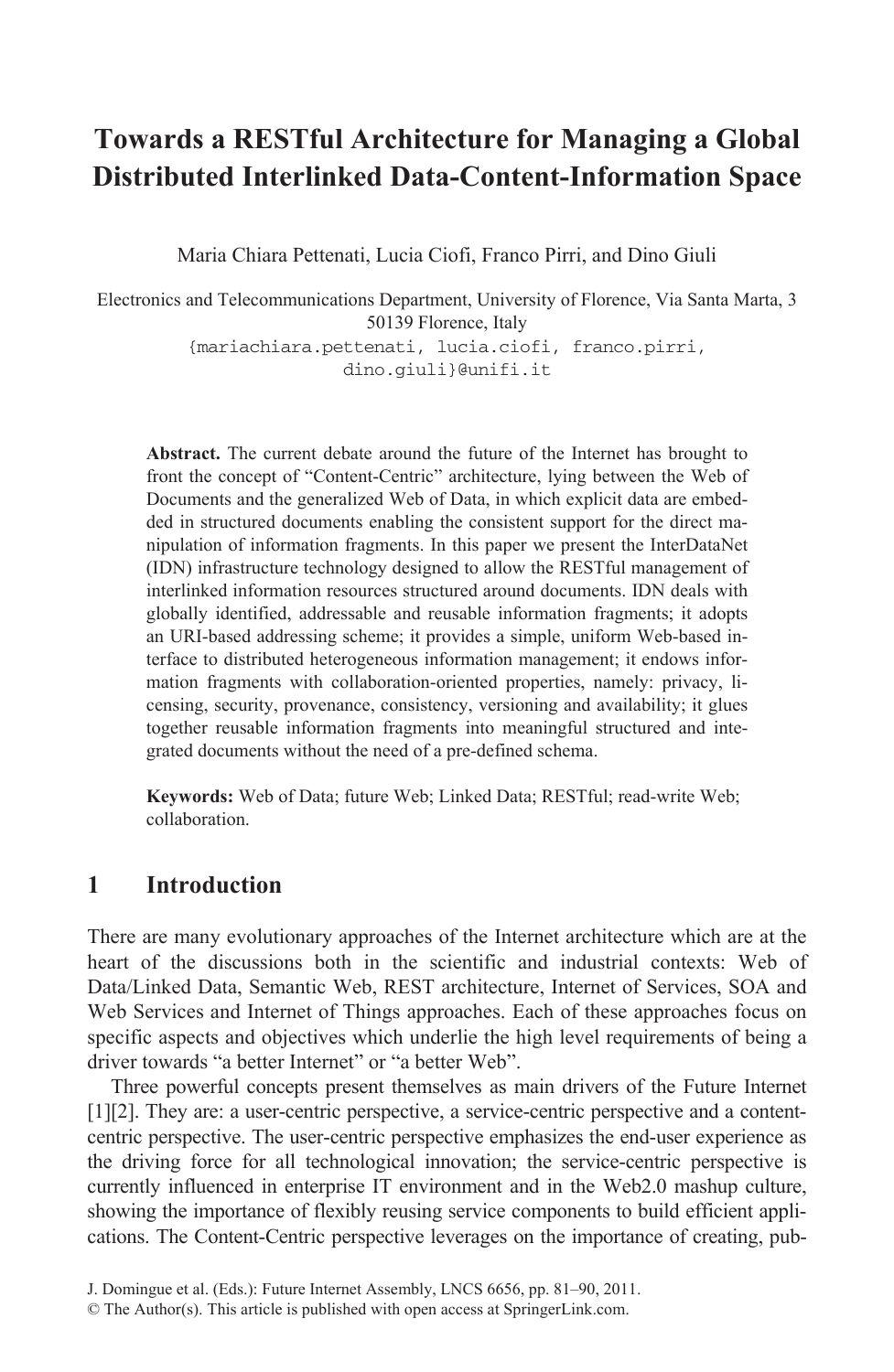lishing and interlinking content on the Web and providing content-specific infrastructural services for (rich media) content production, publication, interlinking and consumption. Even if it is very difficult to provide a strict separation of approaches because either they are often positioned or have evolved touching blurred areas between Content, Services and User perspectives, a rough schema in Table 1 can provide highlights the main, original, driving forces of such approaches.

**Table 1.** Rough classification of main driving forces in current Future Network evolutionary approaches

|            | Content-centric | Service-centric | Users-centric      |
|------------|-----------------|-----------------|--------------------|
| Approaches | Web of Data/    | Internet of     | Web 2.0,           |
|            | Linked Data     | Services        | Web 3.0,           |
|            |                 | $WS-*$          | Semantic Web       |
|            | <b>REST</b>     | <b>SOA</b>      | Internet of Things |

The three views can be interpreted as emphasizing different aspect rather than expressing opposing statements. Hence, merging and homogenizing towards an encompassing perspective may help towards the right decision choice for the Future Internet. Such an encompassing perspective has been discussed in terms of high-level general architecture in [1] and has been named "Content-Centric Internet". At the heart of this architecture is the notion of Content, defined as "any type and volume of raw information that can be combined, mixed or aggregated to generate new content and media" which is embedded in the Content Object, "the smallest addressable unit managed by the architecture, regardless of its physical location". In such an high-level platform, Content and Information are separate concepts [3] and Services are built as a result of a set of functions applied to the content, to pieces of information or services. As a consequence of merging the three views (user, content, service-oriented) the Future Internet Architecture herewith described essentially proposes a Virtual Resources abstraction required for the Content-Centric approach. Another view of "Content-centric Internet architecture" is elaborated in [2] by Danny Ayers, based on the assumption that "what is missing is the ability to join information pieces together and work more on the level of knowledge representation". Ayers' proposal is therefore a "Transitional Web" lying between the Web of Documents and the generalized Web of Data in which explicit data are embedded in documents enabling the consistent support for the direct manipulation of information as data without the limitation of current data manipulation approaches. To this end, Ayers identifies the need to find and develop technologies allowing the management of "micro-content" i.e. subdocument-sized chunks (information/document fragments), in which content being managed and delivered is associated with descriptive metadata.

Abstracting from the different use of terms related to the concepts "data", "content" and "information" which can be found in literature with different meanings [4], the grounding consistency that can be highlighted is related to the need of providing an evolutionary direction to the network architecture hinging on the concept of a small, Web-wide addressable data/content/information unit which should be organized according a specific model and handled by the network architecture so as to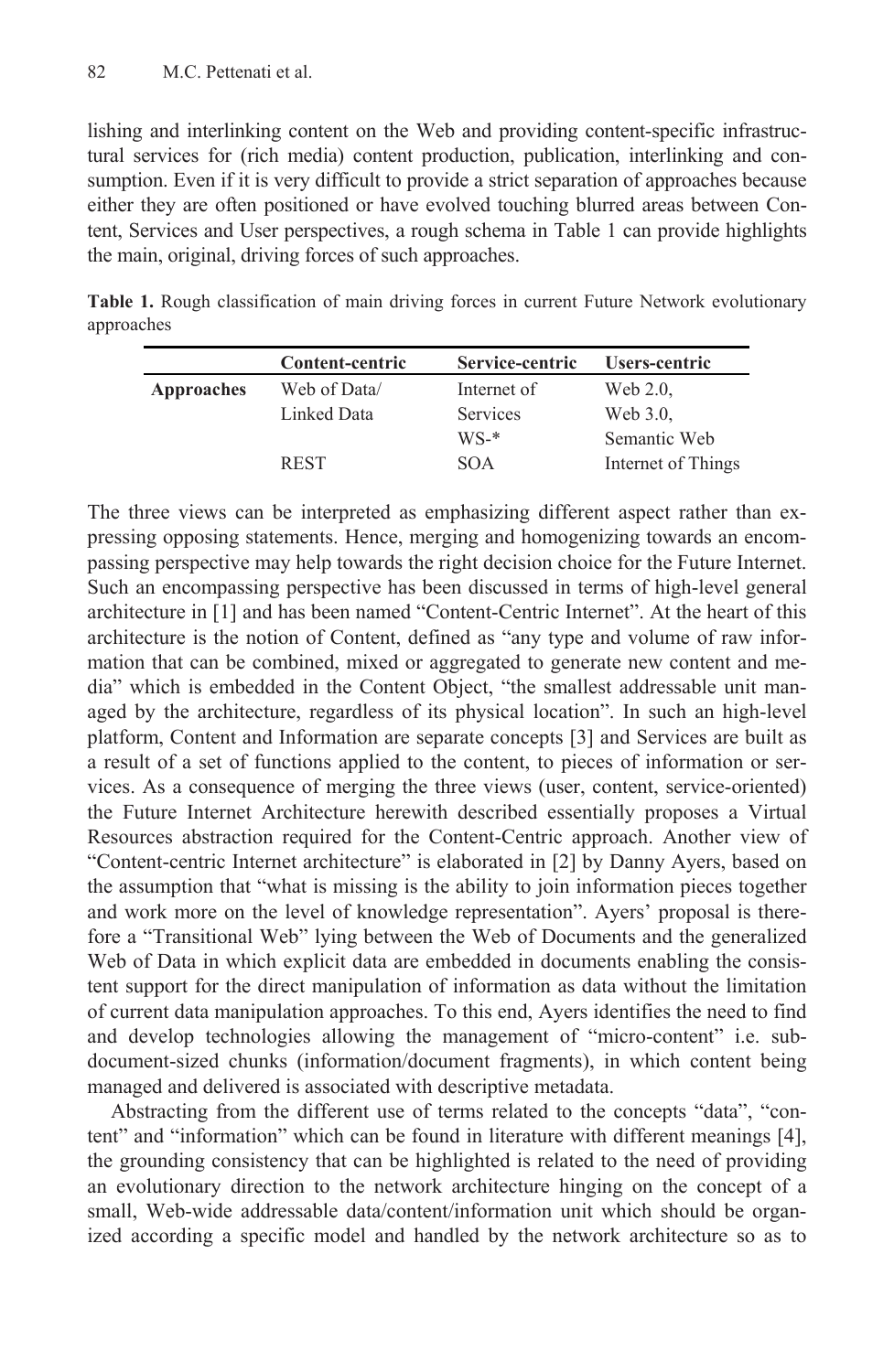provide basic Services at an "infrastructural level" which in turn will ground the development of Applications fulfilling the user-centric needs and perspectives. Among the different paths to the Web of Data the one most explored is adding explicit data to content. Directly treating content as data has instead had little analysis.

In this paper we discuss evolution of InterDataNet (IDN) an high-level Resource Oriented Architecture proposed to enable the Future Internet approaches (see [5] [6] and references therein).

InterDataNet is composed of two main elements: the IDN-Information Model and the IDN-Service Architecture. Their joint use is meant to allow:

- 1. the management of addressable and reusable information fragment
- 2. their organization into structured documents around which different actors collaborate
- 3. the infrastructural support to collaboration on documents and their composing information fragments
- 4. the Web-wide scalability of the approach.

The purpose of this paper is to show that InterDataNet can provide a high-level model of the Content-Centric Virtualized Network grounding the Future Internet Architecture. For such a purpose InterDataNet can provide a Content-Centric abstraction level (the IDN-Information Model) and a handling mechanism (the IDN Service Architecture), to support enhanced content/information-centric services for Applications, as highlighted in Figure 1.



**Fig. 1.** InterDataNet architecture situated with respect to the Future Internet architecture envisaged in [7].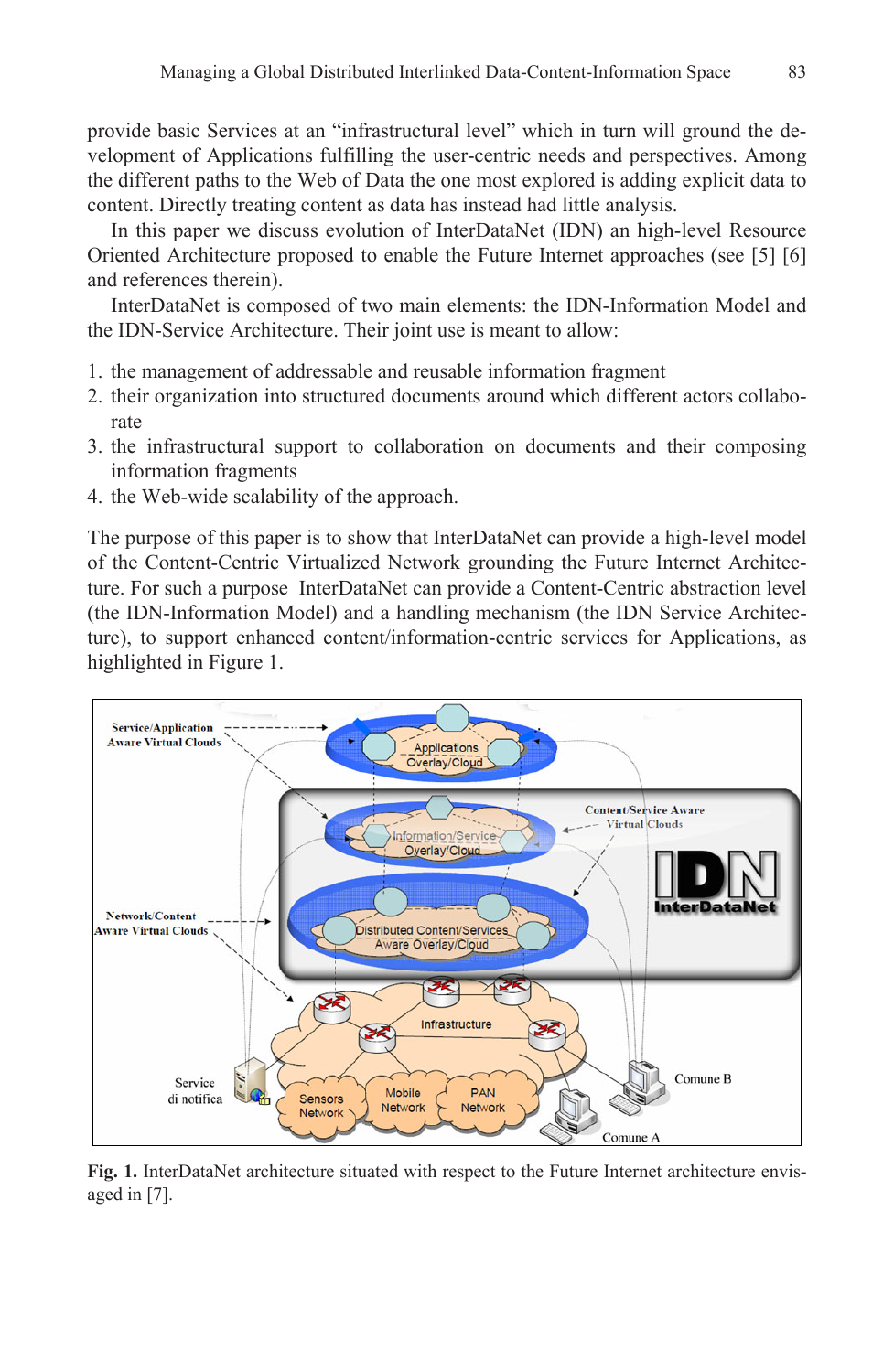Referring to Table 1, current Content-centric network approaches and architectures, though aiming at dealing with distributed granular content over the Web, suffer from a main limitation: the more we get away from the data and move into the direction of information, the fewer available solutions are there capable of covering the following requirements:

- ─ the management of addressable and reusable information fragment
- ─ their organization into structured documents around which different actors collaborate
- ─ the infrastructural (i.e. non application-dependent) support to collaboration on above documents and their composing information fragments
- ─ the uniform REST interaction with the resources
- ─ the Web-wide scalability of the approach.

This consolidates the need to look for and provide solutions fitting the visionary path towards a content-information/abstraction levels as illustrated in Figure 1, to which we provide our contribution, with the technological solution described in the following section.

## **2 The InterDataNet Content-Centric Approach**

InterDataNet main characteristics are the following:

- 1. IDN deals with globally identified, addressable and reusable information fragments (as in Web of Data)
- 2. IDN adopts an URI-based addressing scheme (as in Linked Data)
- 3. IDN provides simple a uniform Web-based interface to distributed heterogeneous data management (REST approach)
- 4. IDN provides at an infrastructural level collaboration-oriented basic services, namely: privacy, licensing, security, provenance, consistency, versioning and availability
- 5. IDN glues together reusable information fragments into meaningful structured and integrated documents without the need of a pre-defined schema.

This will alleviate application-levels of sharing arbitrary pieces of information in ad-hoc manner while providing compliancy with current network architectures and approaches such as Linked Data, RESTful Web Services, Internet of Service, Internet of Things.

### **2.1 The InterDataNet Information Model and Service Architecture**

IDN framework is described through the ensemble of concepts, models and technologies pertaining to the following two views (Fig. 2):

**IDN-IM (InterDataNet Information Model)**. It is the shared information model representing a generic document model which is independent from specific contexts and technologies. It defines the requirements, desirable properties, principles and structure of the document to be managed by IDN.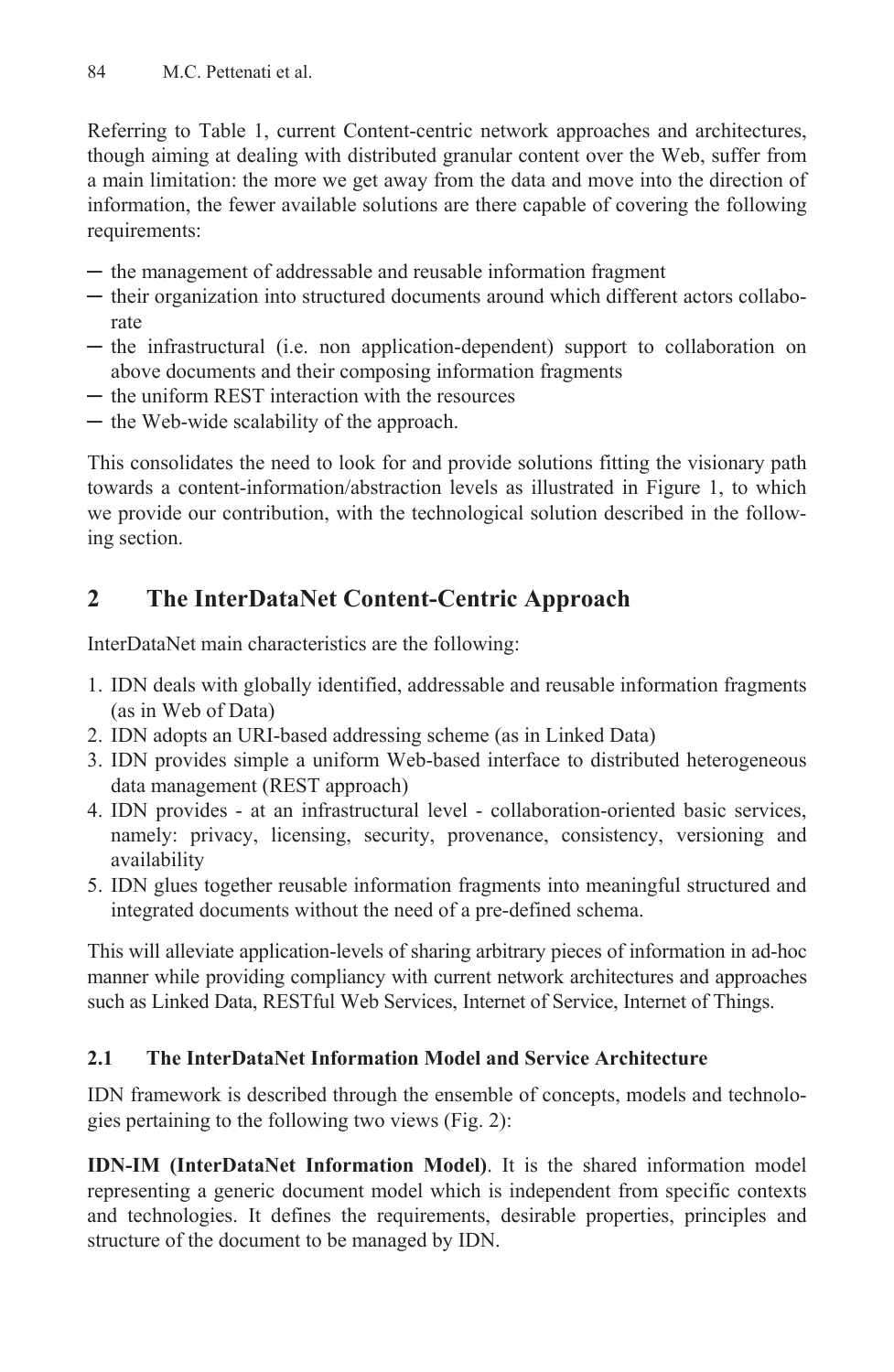**IDN-SA (InterDataNet Service Architecture)**. It is the architectural layered model handling IDN-IM documents (it manages the IDN-IM concrete instances allowing the users to "act" on pieces of information and documents). The IDN-SA implements the reference functionalities defining subsystems, protocols and interfaces for IDN document collaborative management. The IDN-SA exposes an IDN-API (Application Programming Interface) on top of which IDN-compliant Applications can be developed.



**Fig. 2.** InterDataNet framework

**The InterDataNet Information Model**. The Information Model is the graph-based data model (see Figure 3) to describe interlinked data representing a generic document model in IDN and is the starting point from which has been derived the design of IDN architecture.

Generic information modeled in IDN-IM is formalized as an aggregation of data units. Each data unit is assigned at least with a global identifier and contains generic data and metadata; at a formal level, such data unit is a node in a Directed Acyclic Graph (DAG). The abstract data structure is named IDN-Node. An IDN-Node is the "content-item" handled by the "content-centric" IDN-Service Architecture. The degree of atomicity of the IDN Nodes is related to the most elementary information fragment whose management is needed in a given application. The information fragment to be handled in IDN-IM compliant documents, has to be inserted into a container represented by the IDN-Node structure, i.e. a rich hierarchically structured content. The IDN Node is addressable by an HTTP URI and its contents (name, type, value and metadata) are under the responsibility of a given entity. The node aggregated into an IDN-IM document is used (read, wrote, updated, replicated, etc.) under the condition applied/specified on it by its responsible. An IDN-document structures data units is composed of nodes related to each other through directed "links". Three main link types are defined in the Information Model:

- ─ *aggregation links*, to express relations among nodes inside an IDN-document;
- ─ *reference links*, to express relations between distinct IDN-documents;
- ─ *back links*, to enable the mechanism of notification of IDN-nodes updates to parentnodes (back propagation).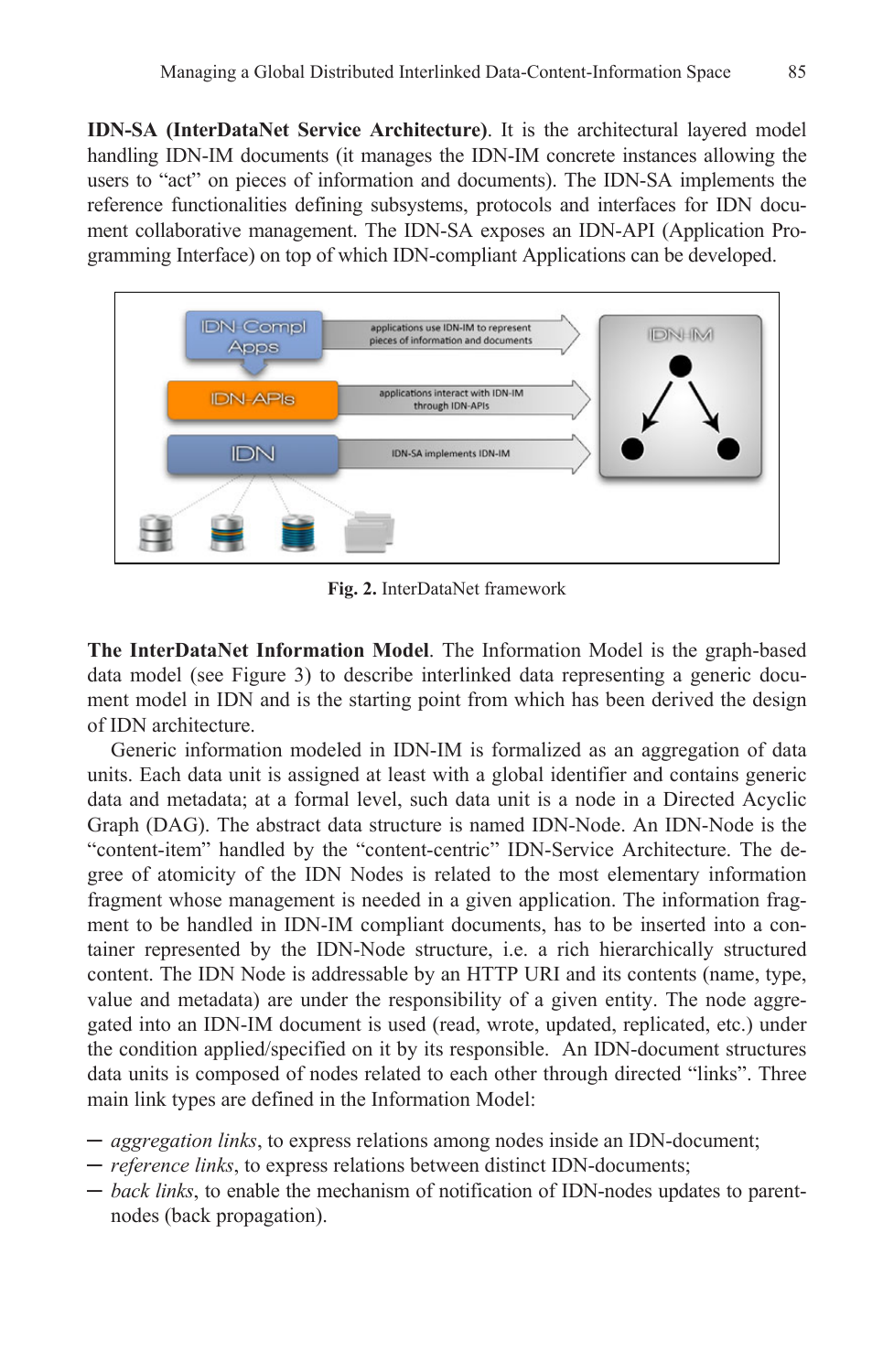The different types of links envisaged in IDN-IM are conceived to enable collaboration extending the traditional concept of *hyperlink*. Indeed the concept of link expressed by the "href" attribute in HTML tags inherently incorporate different "meanings" of the link: either inclusion in a given document, such as it is the case of the tag  $\langle \text{img} \rangle$  image, or reference to external document, such as it is the case of the  $\langle a \rangle$ anchor tag. Explicitly separating these differences allow to make the meaning explicit and consequently enable the different actions, e.g. assign specific authorizations on the resources involved in the link. Actually, if two resources are connected through an aggregation link then the owner of each resources has the capability to write and read both of them. Instead the reference link implies only the capability to read the resource connected. In Figure 3 aggregation, reference and back links are illustrated.



**Fig. 3.** InterDataNet Information-Model

**InterDataNet Service Architecture**. IDN Service Architecture (IDN-SA) is made up of four layers: Storage Interface, Replica Management, Information History and Virtual Resource. Each layer interacts only with its upper and lower level and relies on the services offered by IDN naming system. IDN-Nodes are the information that the layers exchange in their communications. In each layer a different type of IDN-Node is used: SI-Node, RM-Node, IH-Node and VR-Node. Each layer receives as input a specific type of IDN-Node and applies a transformation on the relevant metadata to obtain its own IDN-Node type. The transformation (adding, modifying, updating and deleting metadata) resembles the encapsulation process used in the TCP/IP protocol stack. The different types of IDN-Nodes have different classes of HTTP-URI as identifiers.

*Storage Interface (SI)* provides the services related to the physical storage of information and an interface towards legacy systems. It offers a REST interface enabling CRUD operations over SI-Nodes. SI-Nodes identifiers are URLs.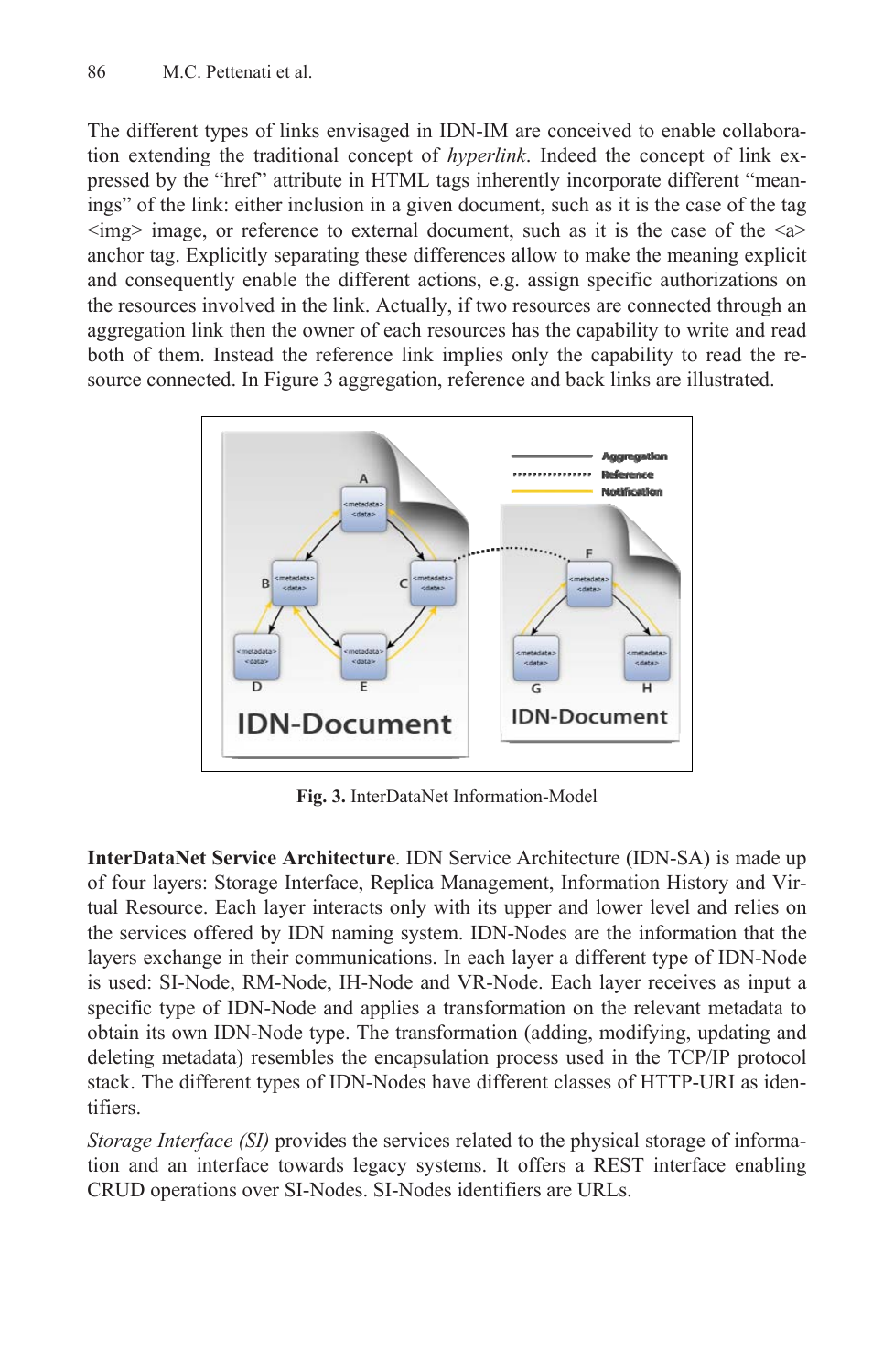*Replica Management (RM)* provides a delocalized view of the resources to the upper layer. It offers a REST interface enabling CRUD operations over RM-Nodes. RM-Nodes identifiers are HTTP-URI named PRI (Persistent Resource Identifier). RM presents a single RM-Node to the IH layer hiding the existence of multiple replicas in the SI layer.

*Information History (IH)* manages temporal changes of information. It offers a REST interface enabling CRUD operations over IH-Nodes. IH Nodes identifiers are HTTP-URI named VRI (Versioned Resource Identifier). The IH layer presents the specific temporal version of the Node to the VR layer.

*Virtual Resource (VR)* manages the document structure. It offers to IDN compliant applications a REST interface enabling CRUD operations on VR-Nodes. VR-Nodes identifiers are HTTP-URIs named LRIs (Logical Resource Identifiers).

On top of the four layers of the Service Architecture, the IDN-compliant Application layer uses the documents' abstraction defined in the Container-Content principle. Interfacing to the VR layer, the application is entitled to specify the temporal instance of the document handled.

The communications between IDN-SA layers follows the REST [8] paradigm through the exchange of common HTTP messages containing a generic IDN-Node in the message body and IDN-Node identifier in the message header.

IDN architecture envisages a three layers naming system (figure 5): in the upper layer are used Logical Resource Identifier (LRI) to allow IDN-application to identify IDN-nodes. LRI are specified in a human-friendly way and minted by the IDN-Applications. Each IDN-Node can be referred to thanks to a global unique canonical



**Fig. 4.** InterDataNet Service Architecture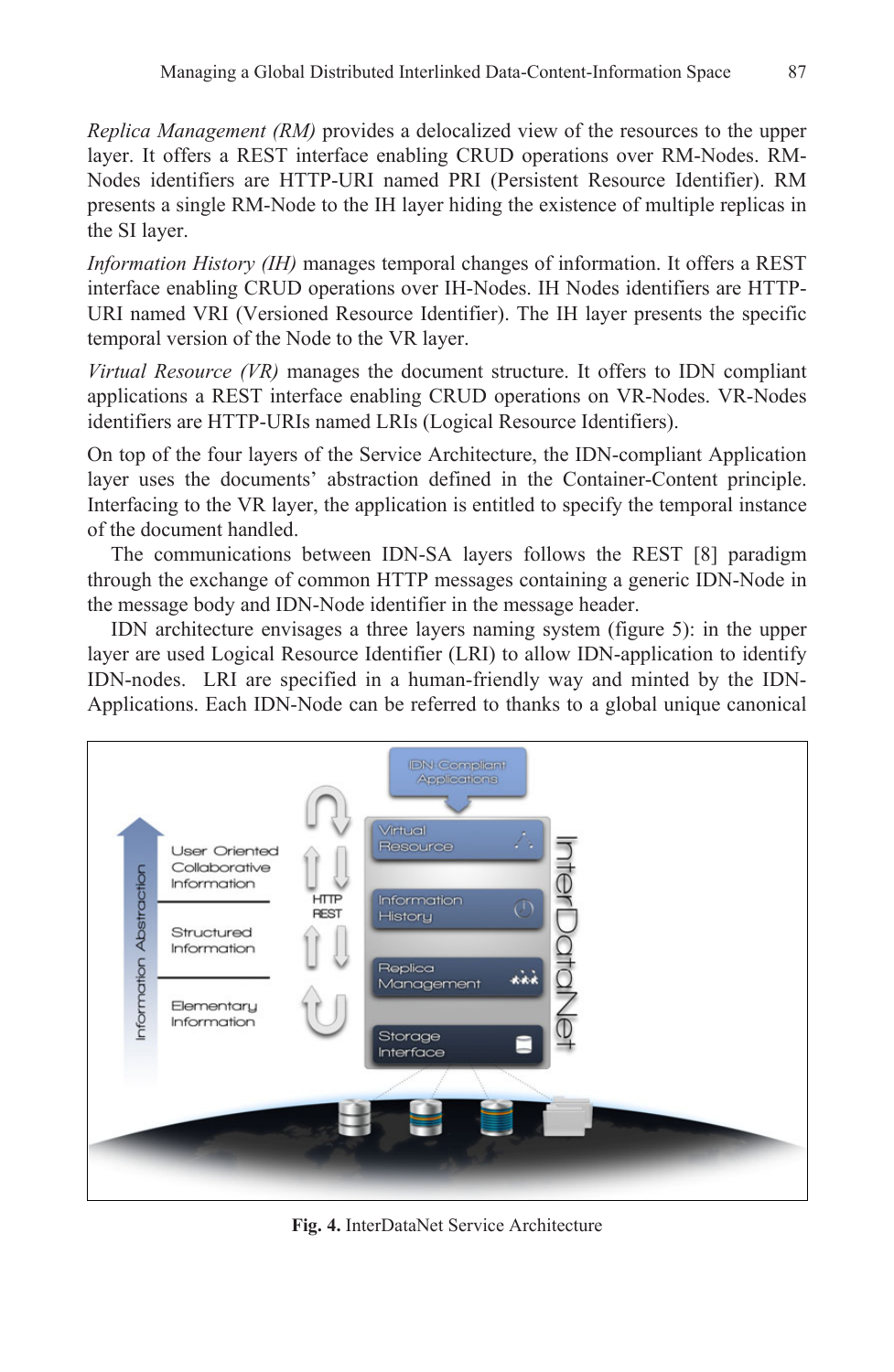name and one or more "aliases. In the second layer are used Persistent Resource Identifiers (PRI) in order to obtain a way to unambiguously, univocally and persistently identify the resources within IDN-middleware independent of their physical locations; in the lower layer are used Uniform Resource Locators (URL) to identify resource replicas as well as to access them. Each resource can be replicated many times and therefore many URLs will correspond to one PRI. The distributed pattern adopted in the IDN naming system resembles the traditional DNS system in which the load corresponding on a single hostname is distributed on several IP addresses. Analogously we distributed a PRI (HTTP-URI) on a set of URLs (HTTP-URIs), using a DNS-like distributed approach.

The implementations of IDN-SA are a set of different software modules, one module for each layer. Each module, implemented using an HTTP server, will offers a REST interface. The interaction between IDN-compliant applications and IDN-SA follows the HTTP protocol as defined in REST architectural style too. CRUD operations on application-side will therefore be enabled to the manipulation of data on a global scale within the Web.

REST interface has been adopted in IDN-SA implementation as the actions allowed on IDN-IM can be translated in CRUD style operations over IDN-Nodes with the assumption that an IDN-document can be thought as an IDN-Node resources collection. The resources involved in REST interaction are representations of IDN-Nodes. As introduced earlier in this Section, there are several types of Nodes all of which are coded in an "IDN/XML format" (data format defined with XML language). Every resource in such format must be well formed with respect to XML syntax, and valid with respect to a specific schema (coded in XML Schema) defined according to this purpose. The schema for "IDN/XML format" uses both an ad-hoc built vocabulary to describe terms which are peculiar to the adopted representation, as well as standard vocabularies from which it borrows set of terms. Each IDN-Node resource is identified by an HTTP-URI. Through its HTTP-URI it is possible to interact with the resource in CRUD style, using the four primitives POST, GET, PUT, DELETE.

It is worth highlighting that the IDN-Service Architecture is designed to allow inherent scalability also in the deployment of its functions. According to the envisaged steps the architecture can offer and deploy specific functionalities of the architecture

| <b>VR</b>                | VR                       | VR                                  |
|--------------------------|--------------------------|-------------------------------------|
|                          | ΙH                       | ΙH                                  |
|                          |                          | <b>RM</b>                           |
| SI                       | SI                       | SI                                  |
| <b>IDN-SA</b><br>level 0 | <b>IDN-SA</b><br>level 1 | <b>IDN-SA</b><br>level <sub>2</sub> |

**Fig. 5.** InterDataNet Service Architecture scalability features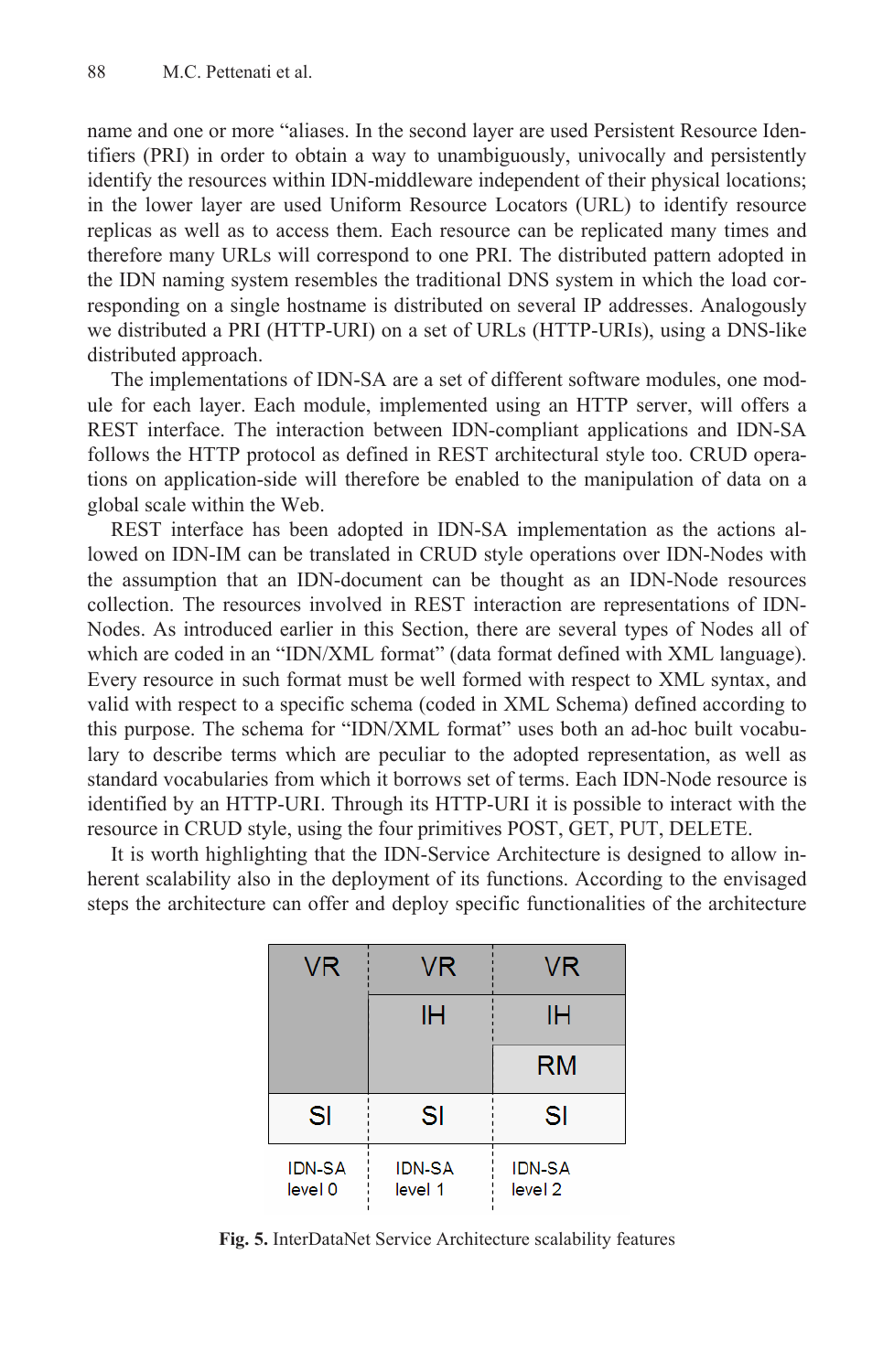without the need to achieve the complete development of the architecture before its adoption. In this way, specific IDN-Applications developed on top of IDN-SA level  $0/1/2$  would thus leverage on a subset of IDN characteristics, and functions while keeping the possibility to upgrade to the full IDN on a need or case basis and once further releases will be available, as it is illustrated in Figure 5.

#### **3 Conclusion**

The kind of Content-centric interoperability we aim to provide in IDN is related to the exchange and controlled use (discovery, retrieve, access, edit, publish, etc.) of the distributed information fragments (contents) handled through IDN-IM documents. The presented approach is not an alternative to current Web of Data and Linked Data approaches rather it aims at viewing the same data handled by the current Web of Data from a different perspective, where a simplified information model, representing only information resources, is adopted and where the attention is focused on collaboration around documents and documents fragments either adopting the same global naming convention or suggesting new methods of handling data, relying on standard Web techniques.

InterDataNet could be considered to enable a step ahead from the Web of Document and possibly grounding the Web of Data, where an automated mapping of IDN-IM serialization into RDF world is made possible using the Named Graph approach [9]. Details on this issue are beyond the scope of the present paper.

The authors are aware that the IDN vision must be confronted with the evaluation of the proposed approach. Providing demonstrable contribution to such a high level goal is not an easy task, as it is demonstrated by the state of the art work defending this concept idea which, as far as we know, either do not provide concrete details about the possible implementation solutions to address it [1][3] or circumvent the problem adopting a mixed approach, while pinpointing the main constraint of the single solutions. However, several elements can be put forward to sustain our proposal, with respect to three main elements: a) the adoption of layered architecture approach to break down the complexity of the system problem [10]; b) using HTTP URIs to address information fragments to manage resources "in" as well as "on" the Web [11]; c) the adoption of a RESTful Web Services, also known as ROA – Resource Oriented Architecture to leverage on REST simplicity (use of well-known standards i.e. HTTP, XML, URI, MIME), pervasive infrastructure and scalability. The current state of InterDataNet implementation and deployment, is evolving along two directions: a) the infrastructure; the Proof of Concept of the implementation of the full IDN-Service Architecture is ongoing. Current available releases of the Architecture implement all the layers except for the Replica Management layer, while the implementation of the three-layers naming system is being finalized; b) application/working examples: an IDN-compliant applications has been developed on top of a simplified instance of the IDN-SA, implementing only the IDN-VR and IDN-SI layers. This application is related to the online delivery of Official Certificates of Residence. The implemented Web application allows Public Officers to assess current citizens' official residence address requesting certificates to the entitled body, i.e. the Municipality.